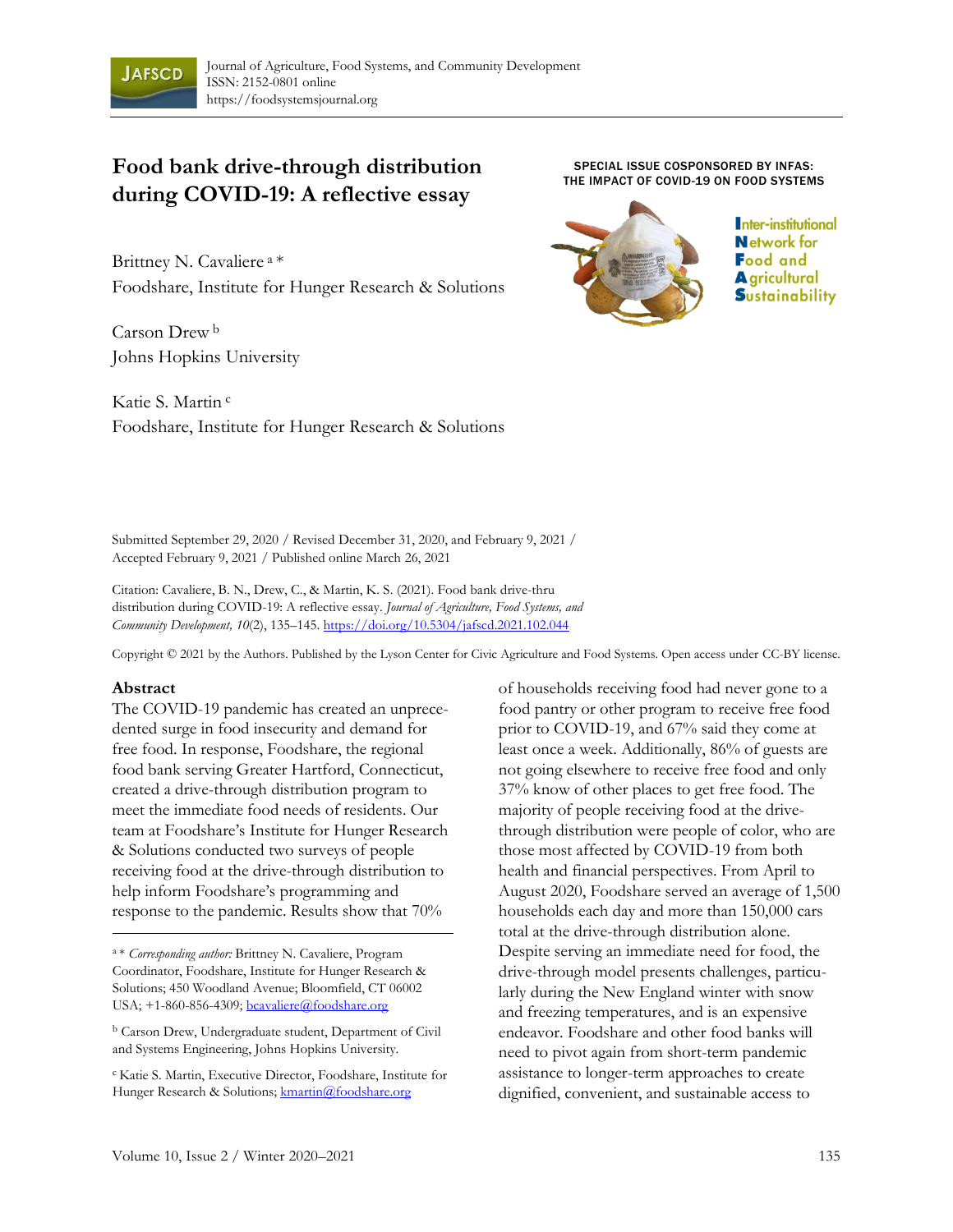healthy food for additional people struggling with food insecurity. Food banks can also leverage their extensive platforms of volunteers and donors to advocate for policy changes that will ensure economic stability and food security.

# **Keywords**

Charitable Food, Food Bank, Food Insecurity, Food Pantry, Feeding America, COVID-19, Pandemic

# **Introduction**

The COVID-19 crisis both highlighted and exacerbated the economic challenges of the average American. The pandemic exposed underlying income inequality and racial and ethnic health disparities that exist in this country. Many Americans were living paycheck-to-paycheck prior to the extensive economic disruption that began in March 2020. In a 2018 survey, the Federal Reserve found that 40% of Americans did not have the financial ability to cover an unexpected expense of US\$400 (Board of Governors of the Federal Reserve System, 2019). Foodshare is the regional food bank serving Greater Hartford, Connecticut. In Foodshare's service area of central and northeastern Connecticut, prior to COVID-19, 11% of households lived below the federal poverty line, and another 29% of households earned more than the federal poverty line but less than the basic cost of living for the area (Hoopes, Abrahamson, Leonard, & Treglia, 2018).

Prior to the onset of the COVID-19 pandemic, over 37 million people experienced food insecurity in the United States, meaning they did not "have consistent, dependable access to enough food for active, healthy living" (Coleman-Jenson, Rabbit, Gregory, & Singh, 2019). Feeding America, the nation's largest anti-hunger organization with a network of 200 food banks, estimates that the number of people experiencing food insecurity will grow to 54 million due to the economic fallout from the COVID-19 crisis (Feeding America, 2020a). In Greater Hartford, the number of people experiencing food insecurity is projected to increase by 41%, from 119,000 people to 167,000 in 2020 (Feeding America, 2020b).

When the COVID-19 pandemic reached the

U.S., widespread business closures led to massive layoffs and furloughs across the country. More than 33 million people filed for unemployment benefits nationally over an eight-week period from mid-March to mid-May, compared to just over 1.5 million over the same period in 2019 (U.S. Department of Labor, Employment & Training Administration, n.d.). By June 2020, approximately 183,200 people in Connecticut were unemployed, higher than the number of unemployed during the peak of the Great Recession (Connecticut Department of Labor, Office of Research, 2020). Three months after the spike in unemployment claims began, delays continued and families were left without the income needed to pay rent or mortgage payments and utility bills, afford prescription medications, and purchase food (Rosenberg, 2020).

# *Racial and Ethnic Disparities Worsen Due to COVID*

The COVID-19 crisis has disproportionately impacted communities of color from both health and financial perspectives, further exacerbating racial and ethnic disparities. Blacks and Hispanics are more likely to be part of the essential workforce. Compared to 16% of whites, 24% of Blacks and Hispanics are employed in the service industry, where employees often cannot work from home, thus increasing exposure to the coronavirus (Artiga, Garfield, & Orgera, 2020). The service industry also experienced deep job loss due to the pandemic. Black, Indigenous, and people of color (BIPOC) are also more likely to have earned incomes that fall below the federal poverty line, making it more difficult to absorb an unexpected financial shock such as job loss or reduction in hours (Artiga et al., 2020).

Prior to the COVID-19 pandemic, BIPOC were more likely than whites to report concerns related to finances, such as worries about paying monthly bills and housing costs (Artiga et al., 2020). Job losses have hit Black people disproportionately across the U.S., with employment loss of 18% among Black workers compared to 16% among white workers (Gould & Wilson, 2020). BIPOC were also more likely than whites to experience food insecurity prior to the pandemic (Coleman-Jensen et al., 2019). As of April 2020,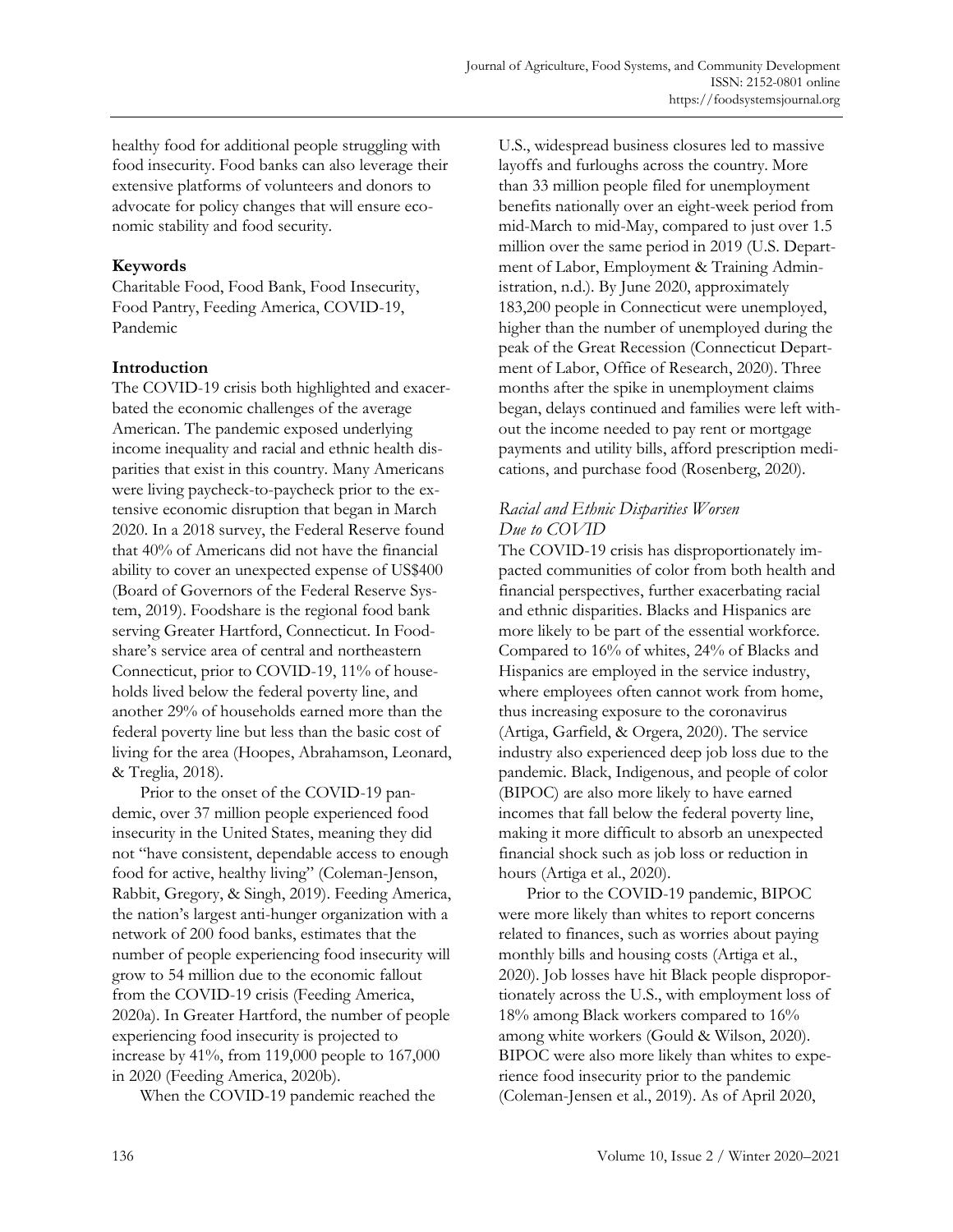food insecurity specifically due to the COVID-19 crisis was higher for BIPOC, with Black and Hispanic households with children almost twice as likely as white families to be struggling to get enough food to eat (Evich, 2020; NORC at the University of Chicago, 2020).

#### *Charitable Response to Food Insecurity*

While federal nutrition assistance programs like the Supplemental Nutrition Assistance Program (SNAP) are the first line of defense against food insecurity, they often do not meet the full food needs of American families. The charitable food system, composed of food banks, food pantries, and meal programs, helps to fill this gap by distributing billions of pounds of free food each year to households in need. In fiscal year 2020, Foodshare distributed enough food for nearly14 million meals (one-third of which was fresh produce) through its 260 partner food pantries, meal programs, and Mobile Foodshare, pantry-on-wheels sites (Foodshare, 2020). We also operate a SNAP outreach program to help low-income households apply for SNAP benefits. Additionally, the Institute for Hunger Research & Solutions at Foodshare serves as a resource for the charitable food system by promoting evidence-based programs, conducting research, and building capacity to promote health and longterm solutions to hunger.

#### *Limitations to Charitable Food*

The food banking system has expanded over the past 40 years, and it is important to note several concerns about and limitations of the current system's structure. COVID-19 has exposed structural inequalities and systemic injustices that disproportionately increase food insecurity for certain groups, particularly women and BIPOC. Critics argue that charitable food is a short-term response and does not address those underlying, "upstream" factors that contribute to food insecurity. For example, some claim that food banks rely on corporate food donations and fail to hold these companies accountable for low wages and other policies that may contribute to food insecurity (Fisher, 2018). Others argue that food banks take pressure off the government to address food insecurity and ensure its citizens have sufficient food (Riches,

2018). Others highlight how food pantries can create stigma and blame for those seeking assistance rather than focus on food justice and equity (deSouza, 2019).

Many food banks recognize these limitations, and some are working to change the system by advocating for living wages (Oregon Food Bank, n.d.), and promoting holistic food pantry programs that build stability and long-term food security (Martin, Redelfs, Wu, Bogner, & Whigham, 2019; Sanderson, Martin, Colantonio, & Wu, 2020). Feeding America created the Ending Hunger Community of Practice, of which Foodshare is a member, to help address structural barriers to food security. While the pandemic creates an opportunity for food banks to increase their advocacy efforts, the unprecedented surge in demand for food during COVID-19 has prompted many food banks, including Foodshare, to respond quickly with new types of food distribution and outreach to meet the immediate needs of residents.

# **Foodshare's Response to Increased Need for Food Assistance**

Foodshare and our partner programs were met with numerous challenges in responding to the increased need for food assistance during COVID-19. At Foodshare, we depend heavily on volunteers, many of whom were not available due to health concerns related to COVID-19. At the beginning of the pandemic, 20% of our partner programs (51 out of 260) decided to close. These were mostly meal programs where people congregate in large groups and school programs because schools had to shut down. Several food pantries also closed at least temporarily due to concerns about health and safety or lack of volunteers. These closures created a major gap in the local network, which our team sought to fill. However, we were challenged in transforming our typical food distribution methods to accommodate safety measures in response to COVID-19. In response, we created a drive-through distribution site to allow for social distancing and safety based on guidelines provided by Feeding America, guidance from the state, and the CDC.

Starting in early April and through August 2020, we operated a drive-through distribution site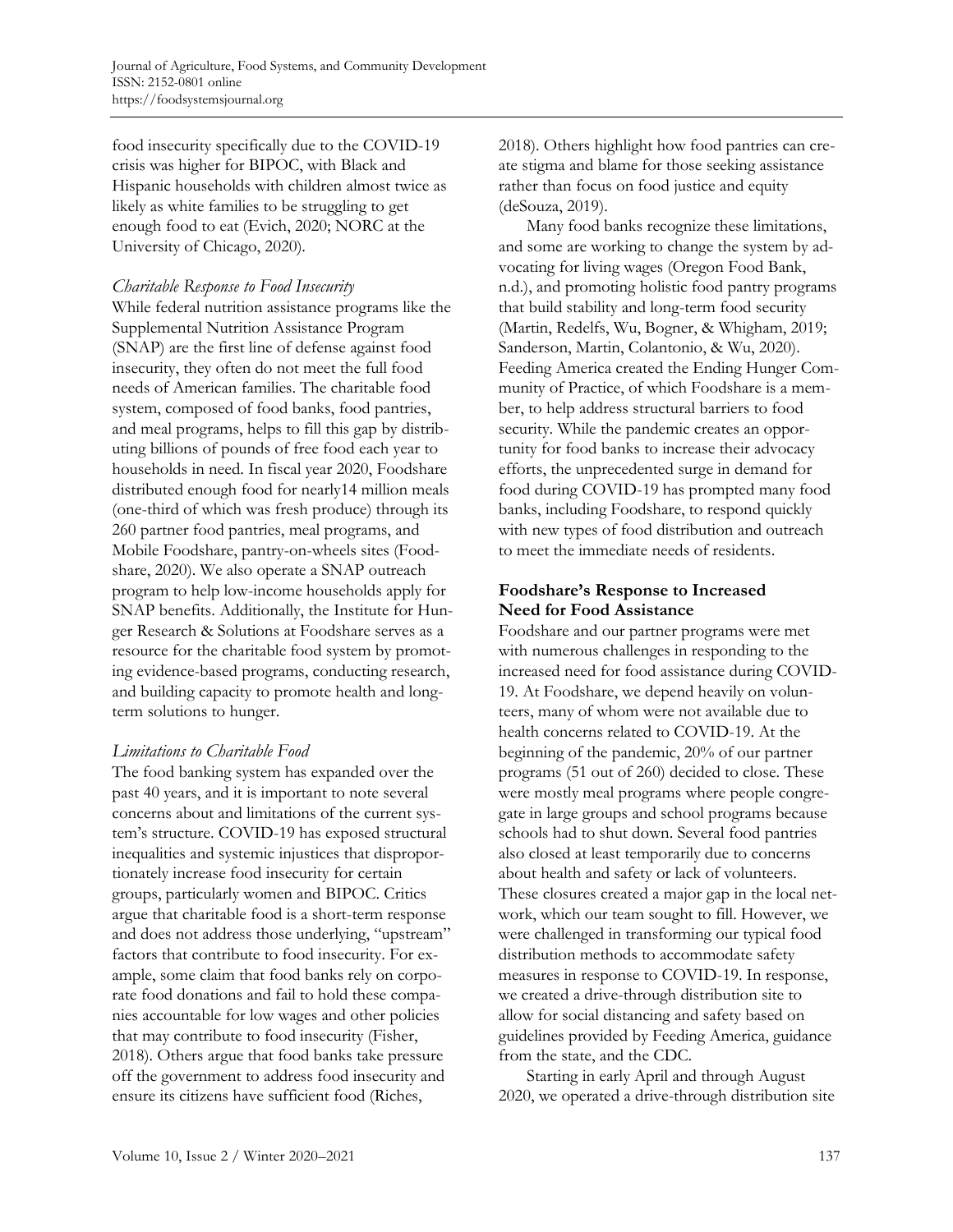five days a week from 8:30 am to 12:00 pm at a football stadium in East Hartford, Connecticut, that had the parking capacity to host a large influx of cars, staging areas, and distribution trucks. Our communications team leveraged its experience with traditional media and social media to raise awareness of the distribution among those affected by COVID-19, as well as to recruit new food donors, financial donors, and volunteers. Many of our volunteers who were senior citizens or from corporate groups had to cancel during COVID, leading staff to update the Foodshare volunteer website to recruit new volunteers to sign up for the drivethrough program. People who were newly out of work or working from home with a flexible schedule became the new volunteer base, thanks in large part to the media attention drawn to the drivethrough distribution.

Approximately 20 volunteers assisted at the food distribution each day. Cars lined up as early as 7:00 am and were assigned a line to join based on when they arrived. When the distribution started, people opened their car trunks, and volunteers wearing masks and gloves placed food in the car while assuring safety measures were followed. Clients who took the bus to the distribution site were also served in a socially distanced way.

The drive-through distribution was a new food program for Foodshare, and with so many new people coming to receive food, it created a natural experiment. Recognizing that the drive-through distribution would not be a permanent program, our team at Foodshare's Institute for Hunger Research & Solutions conducted two surveys of people receiving food at the drive-through to inform Foodshare's programming and outreach during the COVID-19 crisis. The goals of the surveys were to understand who was seeking help from Foodshare, where they were coming from, and how they have been affected by COVID-19.

#### *Charitable Food Response during COVID-19*

Feeding America reports that there was a 60% increase in food bank visitors across its network as of August 2020 compared to all of 2018 (Stanger, 2020). From March 2020 to August 2020, Feeding America coordinated a Client Impact Survey to gather data from people receiving food from food

banks and pantries using a 3-item questionnaire. Using a convenience sample, 17 food banks administered the survey and over 10,000 clients participated. Internal results from Feeding America showed that almost half (49%) of respondents had not received free food prior to COVID-19. Many food banks nationally have responded to the rise in need by creating similar drive-through distribution programs, including Second Harvest Food Bank of Orange County and Roadrunner Food Bank in New Mexico, to name a few (Elattar, 2020; Morello, 2020). However, to our knowledge, no research has been conducted to examine the demographic characteristics and challenges of those being served at drive-through food distributions. This study helps fill a gap in the literature.

#### **Methods**

We conducted surveys of guests coming to Foodshare's drive-through program at two points in time. Data collection occurred between April 10 and May 11 for the first survey, and July 15 to 17 for the second. We asked a few of the same questions across both surveys, but most questions were different to help inform Foodshare's programming and ongoing response to the pandemic at these two different times. Although data were collected at two points in time, they are treated as independent samples rather than a longitudinal study because no identifying information was collected from participants.

We identified survey respondents using a convenience sample of guests receiving food at Foodshare's drive-through program. Our staff and trained volunteers approached guests in their vehicles while they waited in line to receive food. We informed guests about the purpose of the survey and asked if they would be willing to participate. When a guest preferred to answer the survey in Spanish, a Spanish-speaking member of the team administered the survey. When guests were not interested or declined to participate, we thanked them and moved on to other cars. Our team conducted the surveys via SurveyMonkey on smart phones, which took on average three minutes to complete. The questions were closed-ended, but when guests offered additional feedback, we also captured qualitative data. We conducted the sur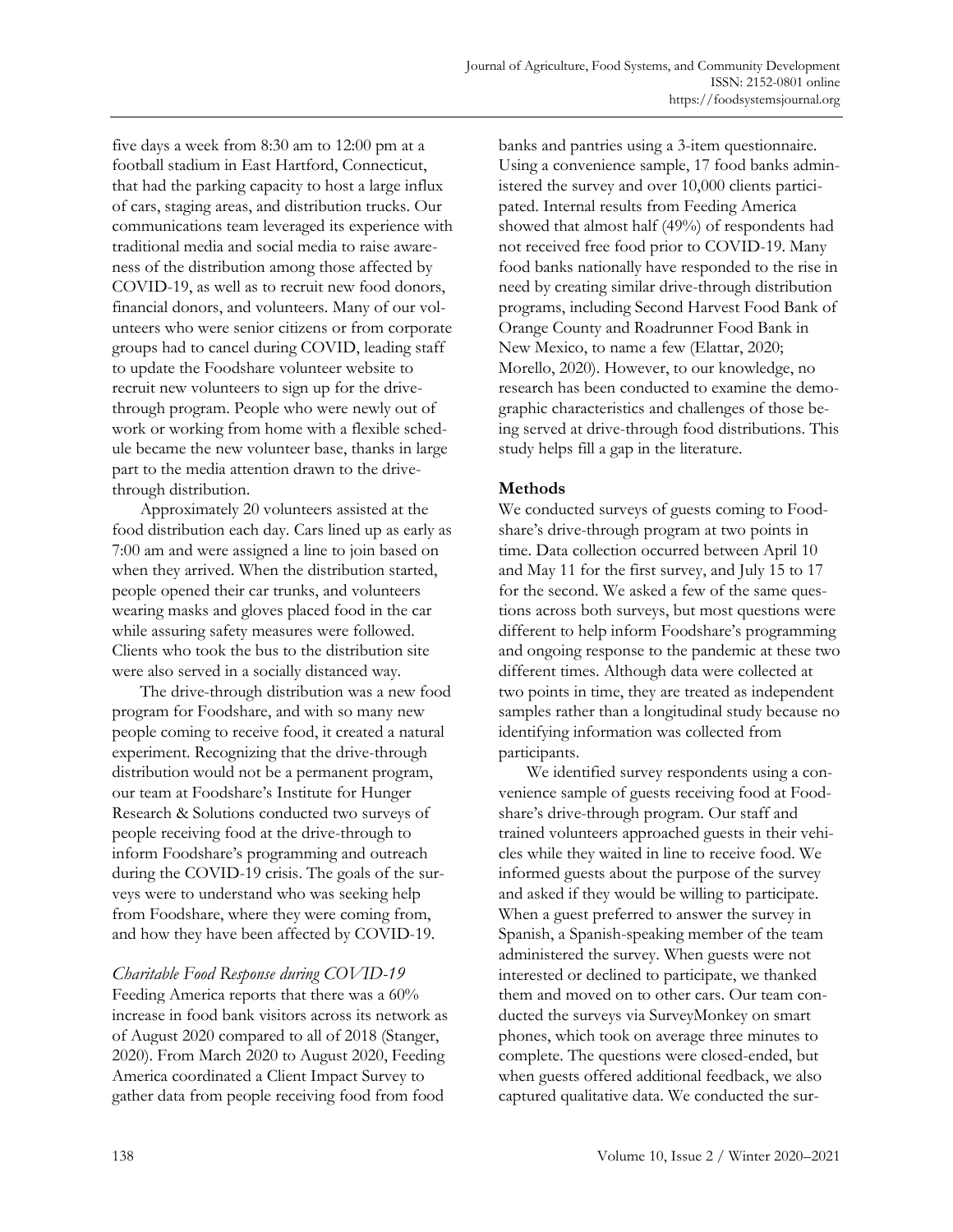veys for program improvement purposes and did not collect any identifying information. We informed people that they did not have to participate or answer any questions they did not want to answer.

#### *Research Questions*

The goal of both surveys was to help inform Foodshare's programmatic response to COVID-19 at different points in time, so questions differed considerably. From April to May, our first guest survey was designed to understand the economic impact of the COVID-19 crisis on guests. The second survey, conducted in July, focused more on determining how we could best serve guests in the coming months, whether through an extension of the drive-through distribution program or in partnership with community food pantries in our network.

# *Demographics*

Survey respondents across both surveys were asked about their race, ethnicity, and if they had children under 18 living in their household. We also asked guests what town they live in so that we could identify the geographic reach of the drive-through distribution. In the first survey, we asked if respondents had adults over age 60 living in their household.

# *Food Pantry Usage and the Financial Impact of COVID-19*

We asked survey respondents in both surveys if anyone in their household had ever gone to a food pantry, Mobile Foodshare site, or other program to get free food before COVID-19. We also asked guests in the first survey whether they had experienced any income loss due to the COVID-19 crisis and if they had had to choose between paying for food and paying for other bills in the prior month. In the second survey, we asked how often guests visit the drive-through distribution site and if they were picking up food for more than one household.

# *Program Improvement*

Recognizing that the drive-through program provides short-term assistance, in the first survey, we asked respondents if they would be interested in

talking with a coach to help with applying for other assistance and setting and working toward financial and other goals. The second survey focused more on knowledge and use of other food distribution sites. We asked guests if anyone in their household currently goes to other food pantries, if they know about other programs in their area where they can get free food, and if they would be willing to go to other sites to get food if we provided them with more information.

# *Data Analysis*

Data were collected via SurveyMonkey, exported to Excel, and then imported into PAWS (SPSS v.18.0). Statistical analyses were performed using SPSS. Descriptive statistics were reported to describe the overall sample.  $\chi^2$  tests and Spearman correlations were used to assess bivariate associations. We also created a map in Python to display from which towns guests came. The Plotly library of functions was used to create the map's style, and shapefile data was taken from data.ct.gov.

# **Results**

From April through August at the new drivethrough program, Foodshare served an average of 1,500 households each day and more than 150,000 cars total. We distributed more than five million pounds of food at the drive-through distribution alone. Our partner programs team also monitored food pantry closures closely and worked with partners to provide personal protective equipment and additional volunteers to help distribute food. By the end of August, only 23 programs (9%) remained closed. In the spring, 513 unduplicated respondents participated in the survey, and in the July survey, 892 unduplicated respondents participated.

# *Respondent Characteristics*

In both surveys, the majority of the sample identified as BIPOC. Household demographics are provided in Tables 1 and 2 for the two surveys. The spring survey's respondents were 38% Black and 28% Hispanic, while July respondents were 29% Black and 34% Hispanic. About half the sample in each survey were households with at least one child under the age of 18 (50% of respondents in the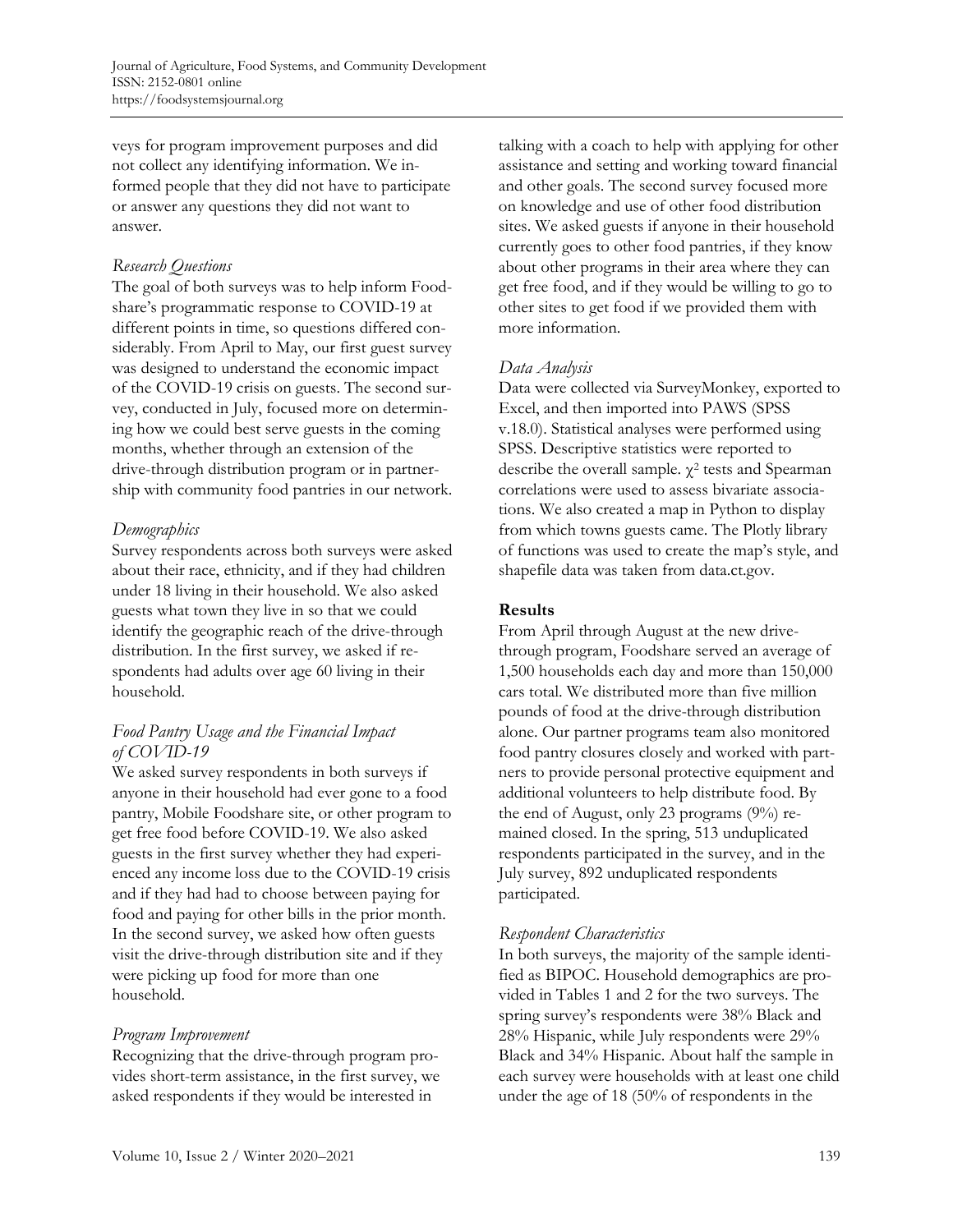spring survey and 51% in the July survey). Additionally, households with a member over age 60 accounted for 47% of the sample in the spring survey.

#### *Food Pantry Usage and the Financial Impact of COVID-19*

At both points in time, approximately 70% of households had never gone to a food pantry or other program to receive free food prior to the COVID-19 crisis, composing 68% of the sample in the spring and 71% in July. During the survey in April and May, 72% said that someone in their household had lost a job or had hours cut due to the pandemic, and 69% reported they had to choose between paying for food and paying other bills during the prior month. One guest said, "Having to pay your rent and light bills, those things you have to do and you have to balance paying those bills versus eating. Having the food available can eliminate that stress and that anxiety of wondering how you're going to eat or how you're going to provide for your family. I think just one less stressor is always a plus." Another guest commented, "The food helps me focus on paying other bills."

The majority of respondents (58%) to the spring survey said they would be interested in talking with a coach over the phone to help apply for state and federal benefits and setting and achieving financial and other goals. One guest said, "It would help to talk to a coach to determine what money to put where for essential bills."

In the July survey, 15% of respondents said it was their first time going to the drive-through food distribution since it opened in April. Nearly half (47%) of guests in July said they were picking up food for more than one household, further demonstrating the increased need for free food in Foodshare's community. One survey respondent who visited the drive-through distribution multiple times a week said, "It is a blessing to help others. They don't drive, so I provide for them daily."

#### Table 1. Results of Spring Survey (*N*=513)

| Characteristic                                    | N(% )    |
|---------------------------------------------------|----------|
| Kids under age 18 in household                    | 256 (50) |
| Race/Ethnicity                                    |          |
| Hispanic/Latinx                                   | 144 (28) |
| Black/African American                            | 193 (38) |
| White                                             | 150 (30) |
| Asian                                             | 10(2)    |
| Other                                             | 10(2)    |
| Adult over age 60 in household                    | 240 (47) |
| Lost job/wages lost due to COVID-19               | 360 (72) |
| Choose between food and other bills in past month | 355(69)  |
| Never received charitable food                    | 351 (68) |
| Interested in talking with a coach to set goals   |          |
| Yes                                               | 261 (58) |
| Maybe/not sure                                    | 29(7)    |

#### Table 2. Results of July Survey (*N*=892)

| <b>Characteristic</b>                    | N(% )    |
|------------------------------------------|----------|
| Kids under age 18 in household           | 416 (51) |
| Race/Ethnicity                           |          |
| Hispanic/Latinx                          | 271 (34) |
| Black/African American                   | 232 (29) |
| White                                    | 231 (29) |
| Asian                                    | 37(5)    |
| Other                                    | 35(4)    |
| How often pick up food                   |          |
| First time coming                        | 131 (15) |
| 2-3 times per month                      | 154 (18) |
| Once per week                            | 243 (28) |
| 2-3 times per week                       | 268 (31) |
| 4-5 times per week                       | 72 (8)   |
| Pick up for other household              | 402 (47) |
| Never received charitable food           | 593 (71) |
| Currently going to other food pantries   | 118 (14) |
| Currently know about other food pantries | 278 (37) |
| Willing to go to other food pantries     | 657 (83) |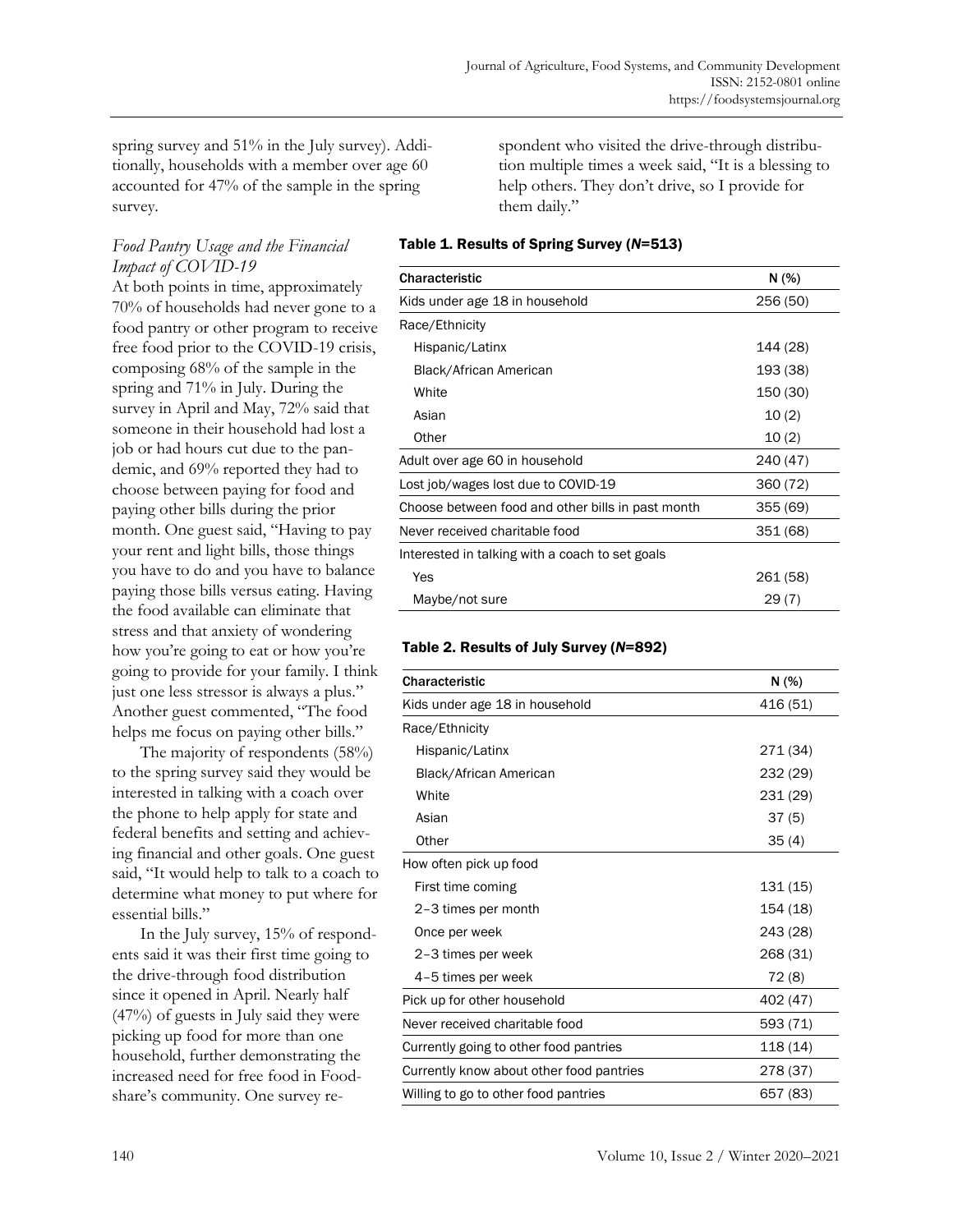When asked in July how often they visit Foodshare's drive-through distribution site, 67% of guests responded they come at least once a week. Residents of East Hartford, the town where the distribution site is located, were more likely to pick up food more than once a week compared to people living outside of East Hartford (44% compared to 37%, *p*<.05). Hispanic households were also more likely to visit the distribution more than once a week compared to other ethnic groups (45% compared to 35%, *p*<.01).

#### *Program Improvement*

The survey in July focused on how best to serve households in need of food over the coming months. Results showed that 86% of respondents were not going to other programs to get free food outside of the drive-through distribution, and only 37% knew of other programs in their area. Hispanic households were less likely to know about other food pantries or meal programs compared to other ethnic groups (30% compared to 42%, *p*<.01). A guest who speaks Spanish said, "Because I do not speak English, it is difficult to communicate at other food pantries. I like staying in my car because it removes the barrier."

We asked respondents in the July survey if they would be willing to go to other food pantries and programs if Foodshare provided them with information, and 83% said yes. One guest described how "The coronavirus is taking away the stigma of getting help." Guests to our drive-through also commented on the kindness of the staff and volunteers. One guest said, "The people are very warm. That makes me feel comfortable to come back." Another guest commented, "The people here are extremely gracious. They don't make me feel less than, and that's really important. The day they make me feel less than, I wouldn't be coming." One guest said they'd want to see the "same type of friendly environment with people talking about us in a good way" at other food pantries.

# *Geographic Reach*

The majority of the sample in both surveys resided in five towns in Foodshare's 42-town service area, and 5% of the sample resided outside Foodshare's service area. Figure 1 shows the towns from which



Figure 1. Number of Cars Visiting Foodshare's Drive-Through Distribution by Town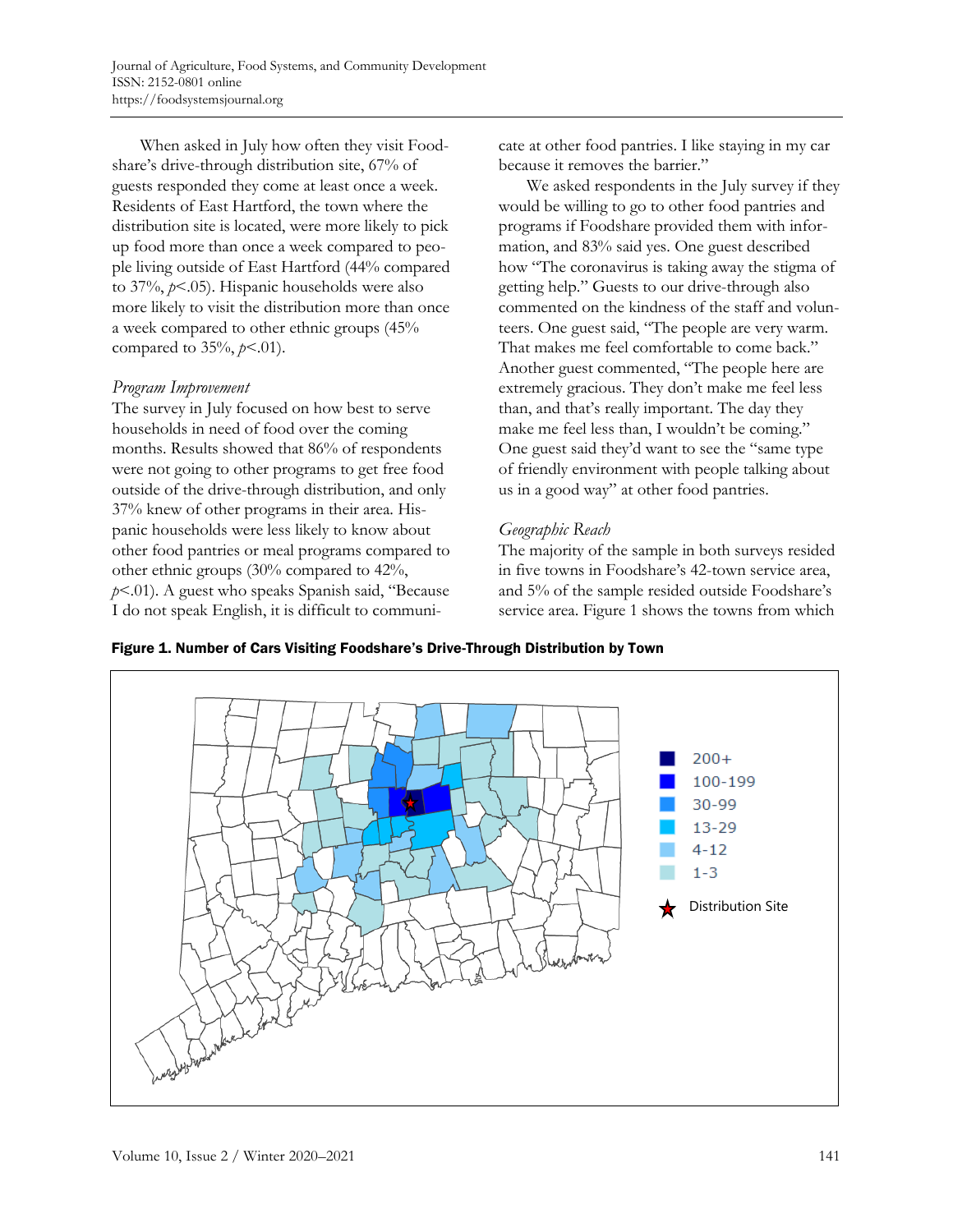guests to the drive-through distribution came. In the spring, households from 28 towns were represented, with 74% from five towns. Similarly, in July, survey respondents resided in 30 of Foodshare's service area, with 79% coming from six towns. The main towns represented are most convenient to the drive-through distribution location, and 36% of respondents in the July survey said the convenient location of the distribution site was one of the most helpful qualities.

#### *Limitations*

This project has limitations that are worth mentioning. Surveys were meant to inform Foodshare's programmatic response to the growing need for food in the Greater Hartford, Connecticut, region. We used convenience samples for both surveys, and we only conducted the surveys at Foodshare's one drive-through distribution site, weakening the generalizability of the findings to other clients or other distribution programs. There are also limitations to this type of food distribution model. Most importantly, a drive-through distribution system typically requires access to a car. The temporary nature of the program is also expensive, requiring the hiring of staff to direct traffic and the renting of tents and trailers to store food.

# **Discussion**

Our survey findings demonstrate the new demand for free food caused by COVID-19, the impact the pandemic has had on residents in Greater Hartford, and Foodshare's response. With many Americans living paycheck to paycheck before the pandemic started, it is not surprising that a nationwide emergency could expand food lines so drastically. The Foodshare team has adjusted to increased demand before, but the COVID-19 crisis presented new challenges and a significantly deeper need. At the start of the pandemic, staff focused quickly on logistical operations to set up the drivethrough model to distribute additional food. In times of emergency, research tends to be overlooked while attention is focused on basic needs. Early data about the people served was helpful to inform donors, staff, and board members about the scope of the need and who we were serving, which led to new outreach and programming.

The majority of people coming to our drivethrough distribution site had never received food from a food pantry before. They may have experienced food insecurity and may have participated in federal food assistance programs such as SNAP, WIC, or school meals, but most were receiving charitable food for the first time. A surprisingly large percentage of people (15%) in July came to our distribution site for the first time. It is possible this is because they tried to exhaust other resources before reaching out for help. The data demonstrate that the increased need for free food was not relenting, and Foodshare was serving a new population of people—many of whom were unaware of other charitable food programs in the area.

Following the survey in May, we used the findings to provide outreach and raise awareness about additional services, including SNAP, health insurance, United Way's 211 system of social service programs, voter registration, and information about Foodshare's network of mobile pantries and partner food pantries. Our staff and volunteers handed out informational postcards and promoted the same information using social media. Our SNAP outreach team visited the distribution site numerous times to talk to people about SNAP and inform them of Foodshare's application assistance program. We are helping to support our network of existing food pantry programs to serve additional households by recruiting additional volunteers and providing additional food. We are also using the geographic data to identify towns with great need and help connect individuals to other programs in those towns. In March through June 2020 alone, Foodshare spent US\$1.5 million on purchased food, compared to US\$350,000 in the entire prior fiscal year, to meet the need for free food in Greater Hartford. In response to COVID-19, we estimate we will distribute 19 million meals' worth of food during 2020, a 72% increase over 2019. Our SNAP outreach team assisted over 1,100 households in applying for SNAP benefits between March and December 2020, nearly a 200% increase compared to all of 2019.

# *Longer-term Lessons*

The pandemic presents an opportunity for food banks and food pantries to reduce stigma and offer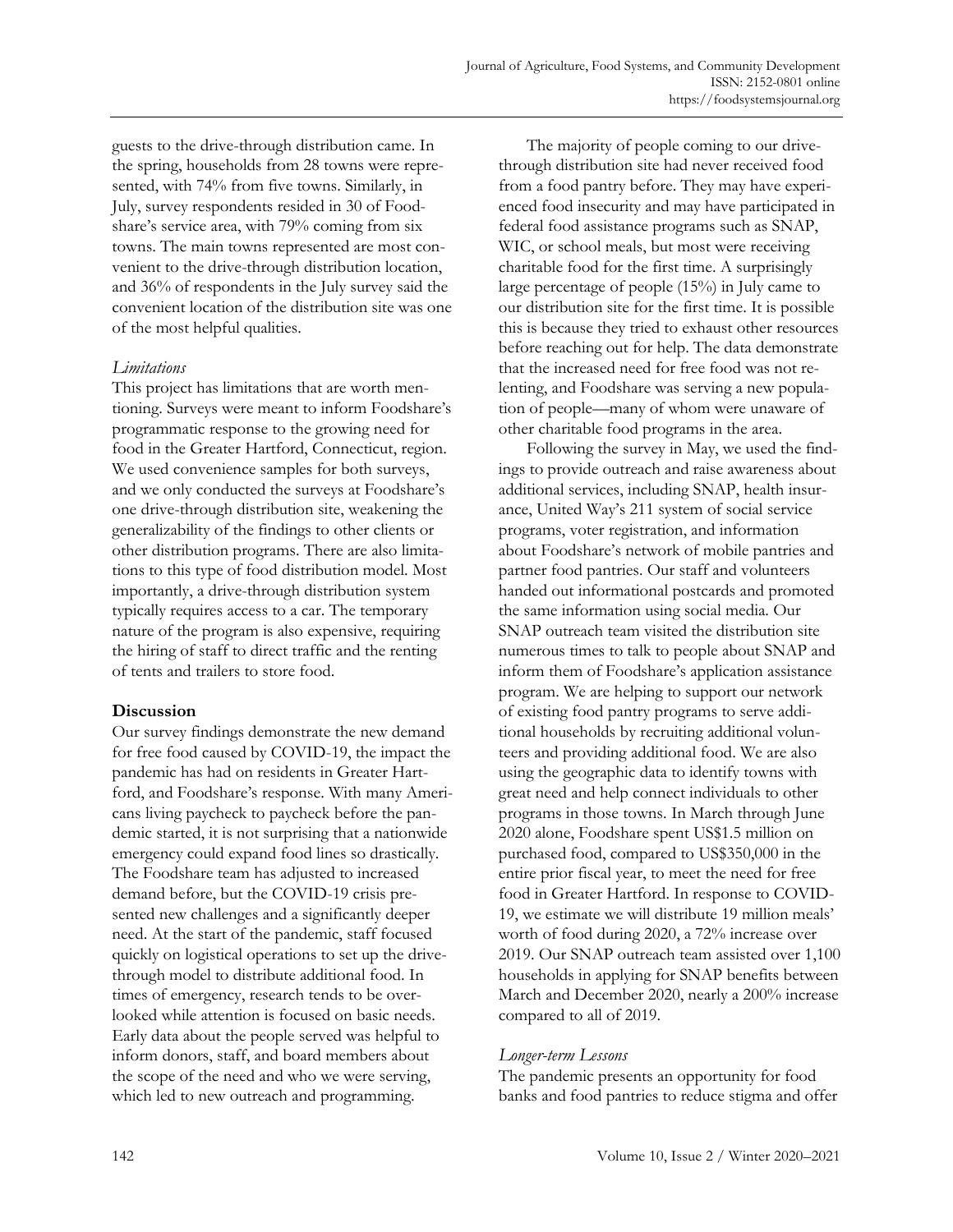a welcoming environment to assist households receiving charitable food for the first time, and to ensure that people feel comfortable coming back for assistance. Each morning before the drivethrough distribution, volunteers were gathered for a pep talk, and staff encouraged them to show their empathy so that guests would feel comfortable coming back if they needed. As the pandemic continues, it will be important to incorporate and reinforce these values through trainings and communications in other distribution sites.

The drive-through distribution model created by Foodshare and many other food banks is a temporary and emergency response, involving rental tents and trucks, temporary staff hired for traffic control, and COVID precautions. This model presents challenges, particularly during the New England winter with its snow and freezing temperatures, and is an expensive endeavor. As the pandemic persists, we, along with other food banks, will need to continue to adjust our operations and pivot from short-term pandemic assistance to longer-term approaches. For example, several food banks are utilizing an OrderAhead<sup>1</sup> system using technology to allow individuals to order food from the food bank and reserve a pickup time and location (Northern Illinois Food Bank, n.d.). Foodshare is considering this option to reduce the costs of the drive-through program, and reduce the potential stigma and inconvenience of waiting in line at drive-through distributions.

#### *Providing Wrap-around Services*

While our drive-through program provided shortterm supplies of food, results from the spring survey show that the majority of guests would be interested in talking with a coach to set goals and be connected to other programs due to the financial challenges presented by the pandemic. Food banks and pantries can serve as an access point to additional wrap-around services, because it takes more than food to end hunger. Food banks can explore programs that use coaches or case management to connect people to other important resources in the community to help them get back on their feet (Martin et al., 2019; Sanderson et al.,

2020). In response to the spring survey results, our team at Foodshare's Institute began partnering with Feeding America and two other food banks to offer a virtual coaching program with referrals to additional services and supports.

*Addressing Racial Disparities and Reducing Barriers* The COVID-19 crisis has highlighted and exacerbated racial and ethnic disparities in health, income, and food security. It is more important than ever for the charitable food system to consider how to reduce these disparities and to create long-term food security. Our survey results confirm trends in food insecurity and racial and ethnic disparities resulting from the COVID-19 pandemic. The majority of people receiving food at our drivethrough distribution site were BIPOC, the same population disproportionately experiencing food insecurity prior to the current crisis. More food banks and food pantries should consider advocating for stronger federal programs, including a higher minimum wage, to address the root causes of hunger that are the result of systemic inequalities in America.

As the media published images of massive lines of cars receiving food, our food bank benefited from new volunteers and financial support. We engaged new donors who may not have recognized the prevalence and impact of food insecurity prior to the COVID-19 crisis, and a new base of volunteers joined the team. Food banks can leverage this newfound interest by highlighting the underlying causes of food insecurity. Food banks and food pantries have an opportunity to further their impact beyond food distribution by addressing the root causes of hunger. The systemic injustices that continue to deepen in America—from racism to income inequality—are key contributors to food insecurity. Food banks can help tell this story and advocate for living wages and systems change to create long-term solutions to hunger. Historically, food banks have often remained apolitical, not engaging in policy debates. COVID-19 and a surge in food insecurity highlight the need for stronger advocacy and involvement in the policy arena. The Oregon Food Bank can serve as an important

<sup>1</sup> https://www.orderahead.org/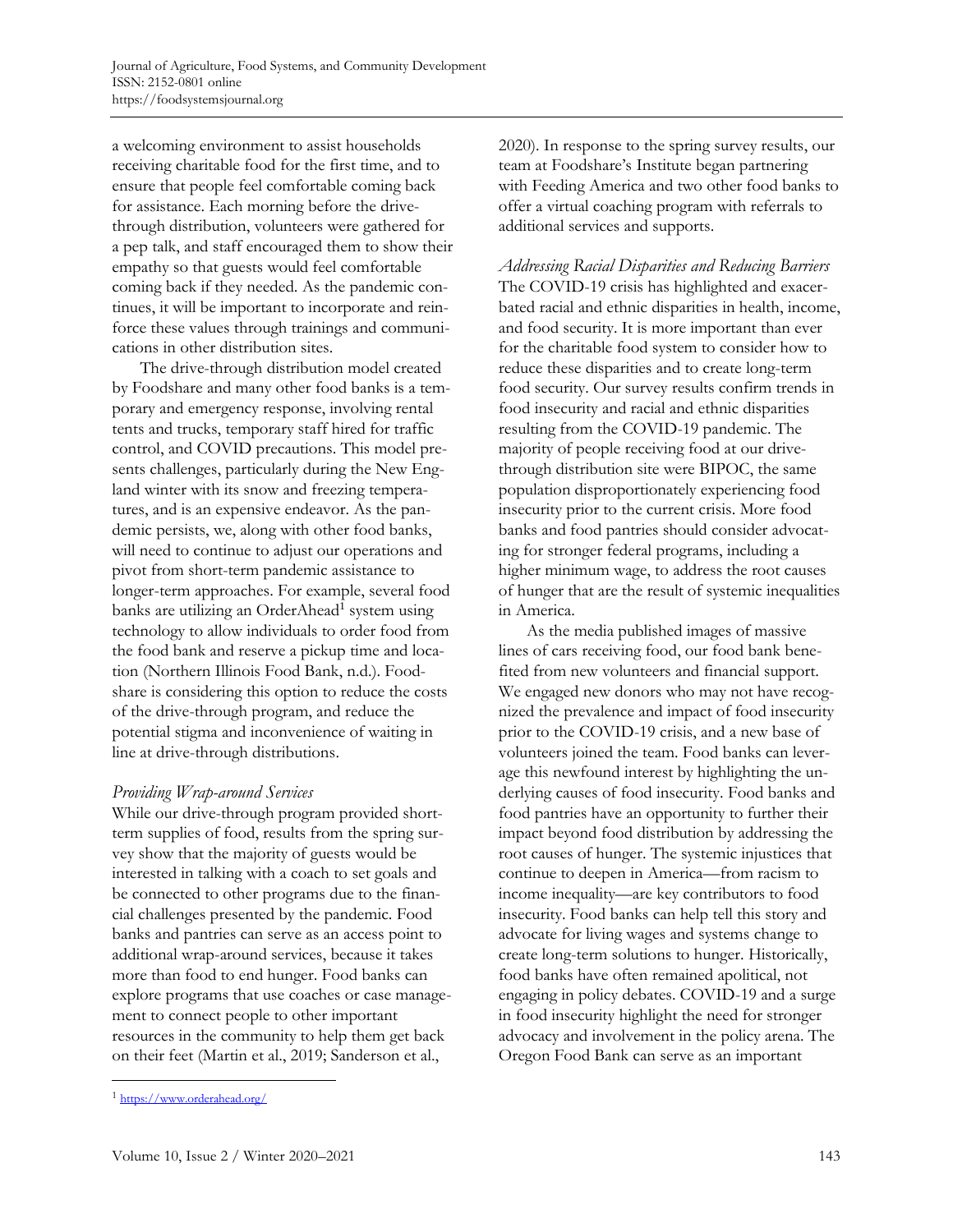model for other food banks in this regard.

The charitable food system has flaws, yet COVID-19 has demonstrated that food banks and pantries are essential frontline services for millions of Americans. The pandemic has shown how nimble and flexible the charitable food system can be. Thousands of people in Greater Hartford who were affected by COVID-19 sought food assistance for the first time. Our team at Foodshare quickly responded to an unprecedented need for food, engaged new donors and new volunteers, and created a new distribution model. Without this response, more families would have suffered financially, physically, and emotionally.

Now is the time for food banks to continue to innovate. Foodshare and other food banks will need to pivot again to boost the capacity of our networks to create dignified, convenient, and sustainable access to healthy food for additional people struggling with food insecurity. Food banks can leverage their extensive rosters of volunteers and donors to advocate for policy changes that will ensure economic stability and food security. The challenges of COVID-19 present opportunities for the charitable food system to ensure that our work does not deepen racial and ethnic disparities but instead works to alleviate them.

#### **References**

- Artiga, S., Garfield, R., & Orgera, K. (2020). *Communities of color at higher risk for health and economic challenges due to COVID-19* [\(Issue brief 04-07\). Kaiser Family Foundation. Retrieved from https://www.kff.org/coronavirus-covid-19/issue](https://www.kff.org/coronavirus-covid-19/issue-brief/communities-of-color-at-higher-risk-for-health-and-economic-challenges-due-to-covid-19/)brief/communities-of-color-at-higher-risk-for-health-and-economic-challenges-due-to-covid-19/
- Board of Governors of the Federal Reserve System. (2019). Report on the economic well-being of U.S. households in 2018. Board of Governors of the Federal Reserve System. Retrieved from
	- https://www.federalreserve.gov/publications/files/2018-report-economic-well-being-us-households-201905.pdf
- Coleman-Jensen, A., Rabbit, M. P., Gregory, C. A., & Singh, A. (2019). *Household food security in the United States in 2018* (Economic Research Report No. 270). U.S. Department of Agriculture, Economic Research Service. Retrieved from https://www.ers.usda.gov/webdocs/publications/94849/err-270.pdf?v=9013.3
- Connecticut Department of Labor, Office of Research. (2020). *Unemployment rate/Residents unemployed—State of Connecticut*. Retrieved from https://www1.ctdol.state.ct.us/lmi/unemploymentrate.asp
- deSouza, R. T. (2019). *Feeding the other: Whiteness, privilege, and neoliberal stigma in food pantries*. Cambridge, MA: The MIT Press. https://doi.org/10.7551/mitpress/11701.001.0001
- Elattar, H. (2020, April 18). Weekly drive through food pantry services options offered in Orange County. *Voice of OC*. Retrieved from
	- https://voiceofoc.org/2020/04/weekly-drive-through-food-pantry-services-options-offered-in-orange-county/
- Evich, H. B. (2020, July 6). Stark racial disparities emerge as families struggle to get enough food. *Politico*. Retrieved from https://www.politico.com/news/2020/07/06/racial-disparities-families-struggle-food-348810
- Feeding America. (2020a). *The impact of the coronavirus on food insecurity* (Impact brief 04-22). Retrieved from https://www.feedingamerica.org/sites/default/files/2020-
- [04/Brief\\_Impact%20of%20Covid%20on%20Food%20Insecurity%204.22%20%28002%29.pdf](https://www.feedingamerica.org/sites/default/files/2020-04/Brief_Impact%20of%20Covid%20on%20Food%20Insecurity%204.22%20%28002%29.pdf) Feeding America. (2020b, June 3). *The impact of the coronavirus on food insecurity*. Retrieved from
- https://www.feedingamericaaction.org/the-impact-of-coronavirus-on-food-insecurity/
- Fisher, A. (2018). Big hunger: The unholy alliance between corporate America and anti-hunger Groups. Cambridge, MA: The MIT Press. https://doi.org/10.7551/mitpress/10987.001.0001
- Foodshare. (2020). *Foodshare annual report, July 2019–June 2020.* Retrieved from http://site.foodshare.org/site/PageServer?pagename=annual\_report
- Gould, E., & Wilson, V. (2020). Black workers face two of the most lethal preexisting conditions for coronavirus racism and economic inequality (Report 06-01). Economic Policy Institute. Retrieved from https://files.epi.org/pdf/193246.pdf
- Hoopes, S., Abrahamson, A., Leonard, M., & Treglia, D. (2018). *ALICE: A study of financial hardship in Connecticut: 2018 Report*. Connecticut United Way. Retrieved from https://alice.ctunitedway.org/downloadreport/